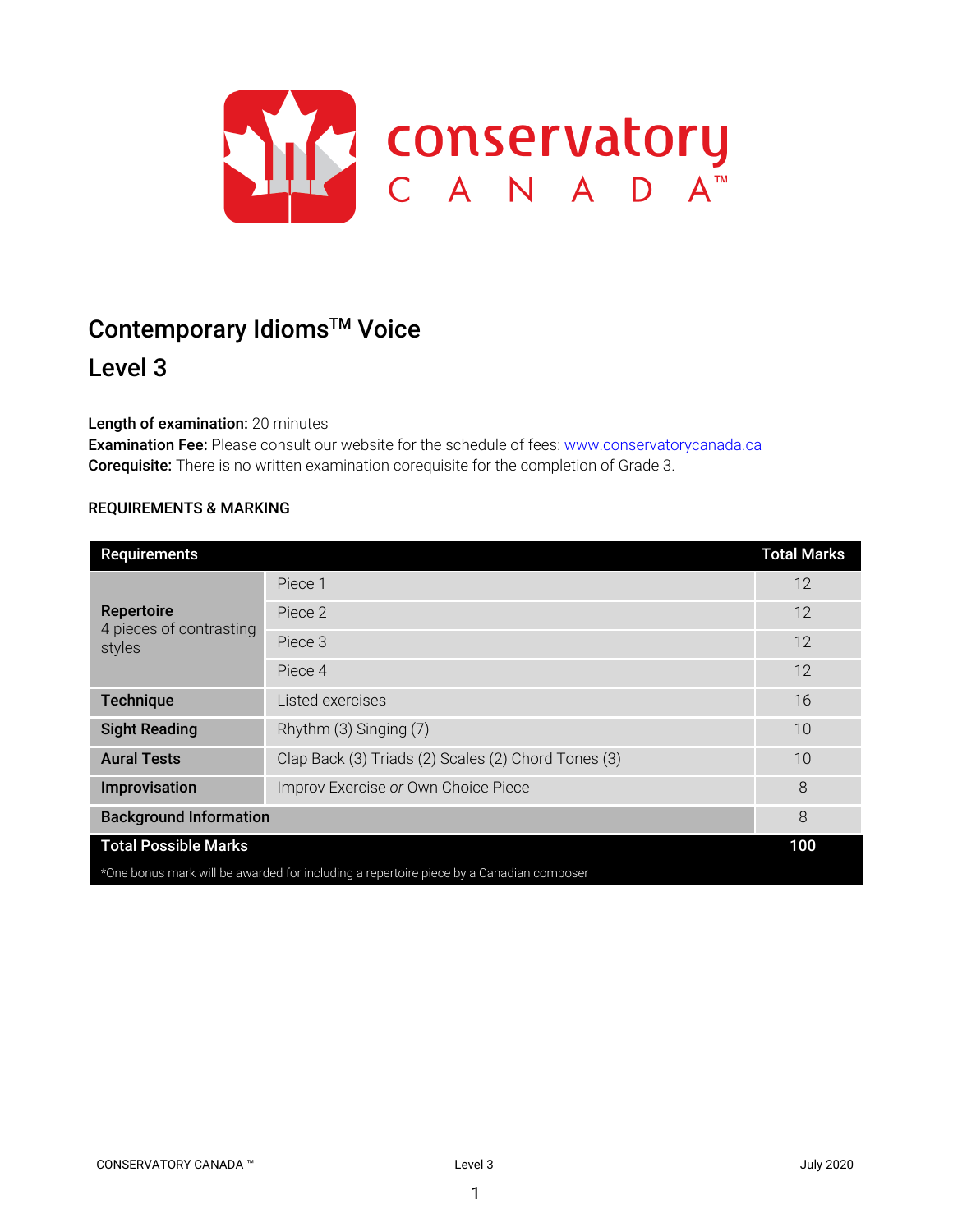# **REPERTOIRE**

- Candidates are required to perform FOUR pieces from the Repertoire List, contrasting in key, tempo, mood and subject. Your choices must include at least two different composers. All pieces must be sung from memory and may be transposed to suit the compass of the candidate's voice.
- One of the repertoire pieces may be chosen from any level higher.
- The Repertoire List is updated regularly to include newer music, and is available for download on the CI Voice page.
- Due to time and space constraints, Musical Theatre selections may not be performed with elaborate choreography, costumes, props, or dance breaks.
- The use of a microphone is optional at this level, and must be provided by the student, along with appropriate sound equipment (speaker, amplifier) if used.
- Repertoire that is currently not on our lists can be used as Repertoire pieces with prior approval. The score must be provided to the Registrar (registrar@conservatorycanada.ca) with the requested grade level. There is no charge for this service and candidates will be furnished with an approval letter to present to the examiner at the examination.
- Any edition of the music may be used for the examination, without prior approval. Downloaded online copies must belong to the public domain or be authentic, purchased copies for which the user has obtained rights for using. Photocopies of pieces held without permission are not to be used for examinations.
- Candidates are free to alter/interpret music in their editions in the following ways, as long as the performance is level appropriate:
	- Condense pieces by eliminating repetitive verses and creating concise arrangements.
	- Create or add a solo section (either improvising or original interpretation).
	- Edit the notation and rhythm of pop stylings to bring the performance closer to a more realistic representation of the original recorded version or live performance version, or to make the music more accessible and level appropriate for the candidate.
	- Use lead sheets for learning repertoire. Candidates may present a lead sheet as their official sheet music to the examiner at the exam (either written out by hand or purchased).
- Candidates may provide accompaniment for any of their songs in any of the following ways, providing their own audio equipment:
	- Collaborative pianist
	- Backing tracks (without audible vocal lines)
	- Guitarist
	- Self-accompanying

# TECHNICAL TESTS

Candidates must be prepared to sing any or all of the exercises below, in the following manner:

- Sung either to vowels, (IPA): ee [*i*],ay [*e*], ah [*a*], oh [*o*], oo [*u*]; OR solfege syllables/tonic sol-fa names (Grades 1–4 only). In either case, vowel quality will be given assessment priority.
- In exercises where scat syllables are given, candidates may either use the given syllables or choose their own.
- Sung without accompaniment.
- A different starting pitch for each exercise will be given by the examiner. The candidate may request an alternate starting note and teachers may include a candidate's preferred range for each exercise with the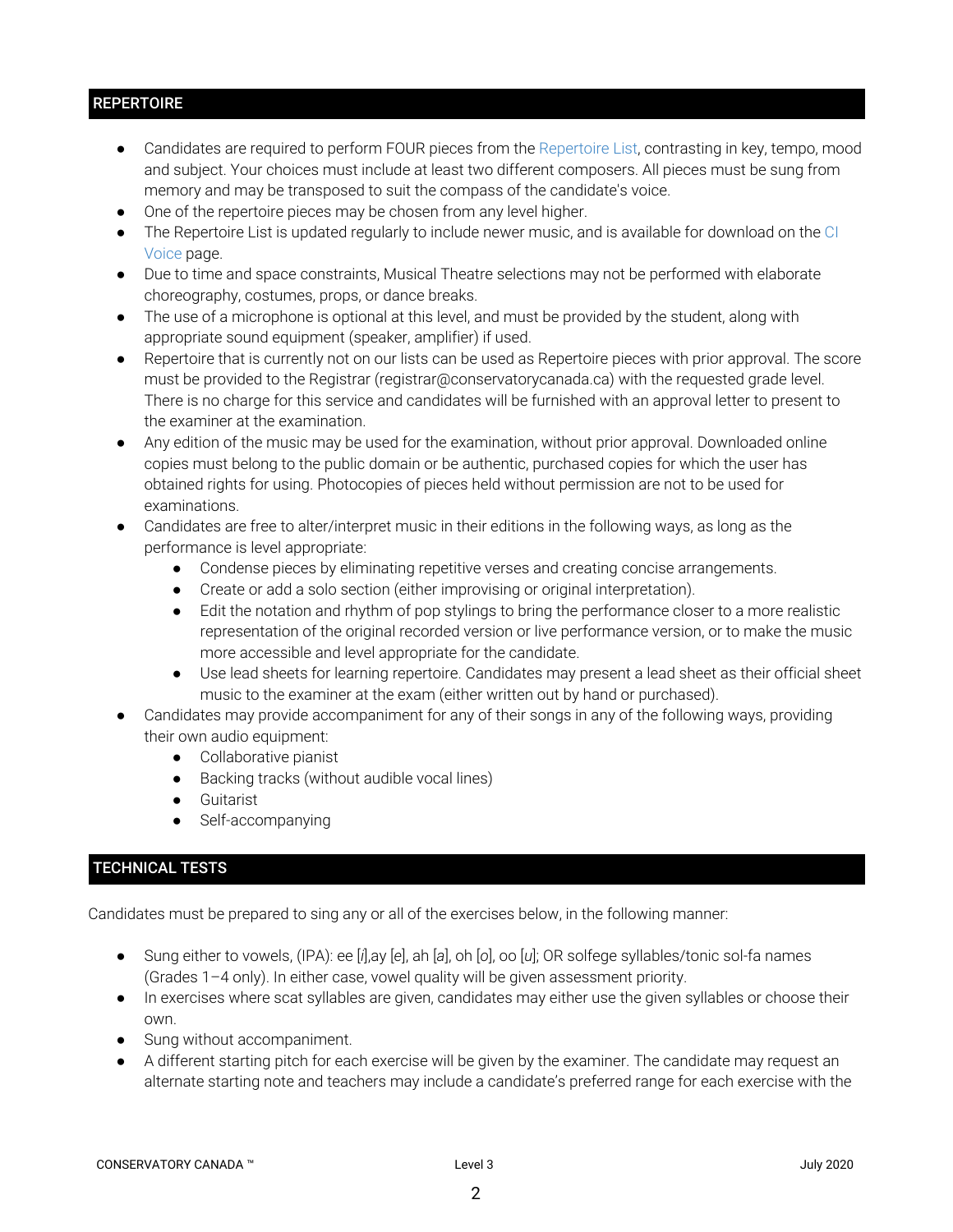repertoire list submitted to the examiner. This must include more than one starting note and is designed to aid the examiner in understanding the candidate's vocal range.

- Metronome markings are to be regarded as minimum speeds.
- Exercises must be sung in one breath, unless a breath mark is indicated by a comma. In some cases, optional breath marks are included in parenthesis.
- Slurs indicate legato singing; staccato marks indicate staccato singing.



Candidates will be given a brief period to scan the score for the following two tests:

## Rhythm

Tap or clap (at the candidate's choice) a rhythm, 4 bars in length.

● Time signature may be either 3/4 or 4/4.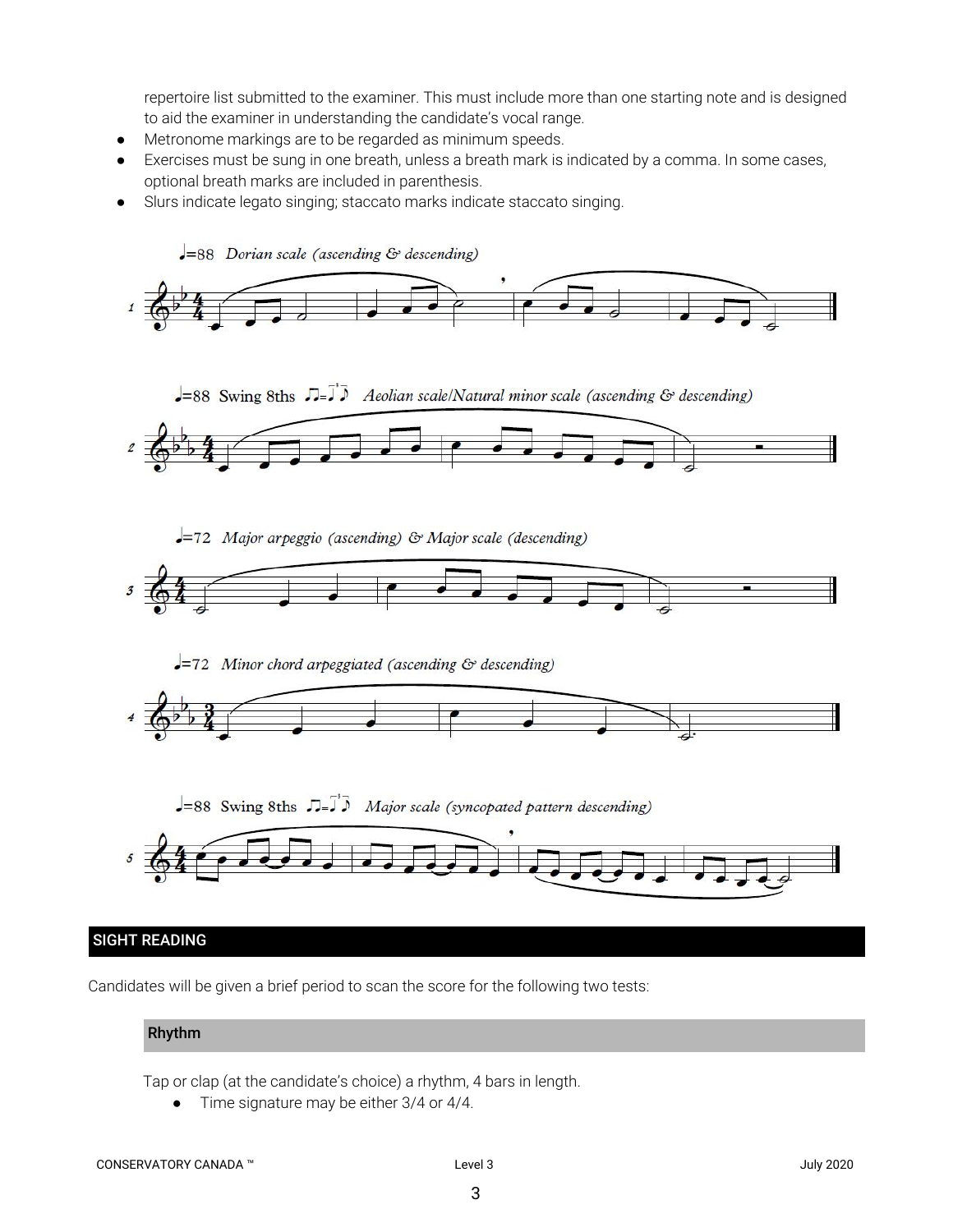- Note values may include eighth, quarter, dotted quarter, half, dotted half and whole.
- Rest values may include eighth, quarter, half and whole.

*Example:*



## Singing

Sing at sight a simple, unaccompanied, 4-bar melody encompassing the first six notes of the scale. Candidates may use any vowel of their choice, solfege syllables, or numbers. The examiner will play a I-IV-V-I chord progression (with the leading note to tonic in the upper part) on the piano to establish the tonality, followed by the tonic note.

- *●* The melody may be in the keys of C, G, D, F and B♭ major.
- *●* The time signature may be either 3/4 or 4/4.
- Note values may include quarter, half, dotted half and whole.
- Rest values include quarter, half and whole.
- Intervals used will be 2nds and 3rds only.
- The melody will begin on the tonic note.

*Example:*



## AURAL TESTS

Candidates will be required to complete the following four tests:

#### Clap Back

Clap back the rhythmic pattern of a short melody in 3/4 or 4/4 time after it has been played twice by the examiner.

● Note values may include eighth, quarter, dotted quarter, half and dotted half notes.

#### *Example:*

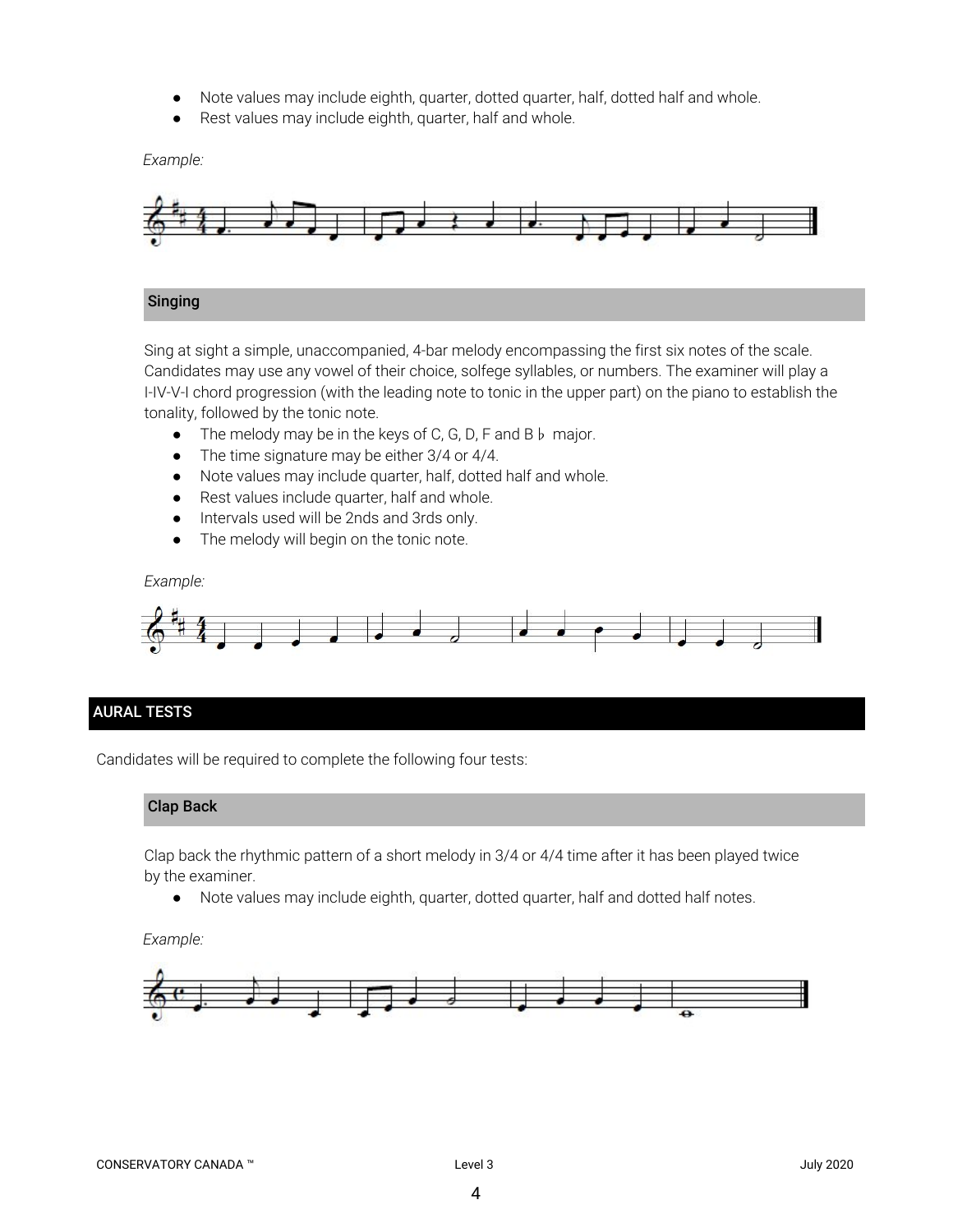### Triad Identification

Identify major and minor triads played once by the examiner. The triads will be in root position, and will be played in broken form, ascending and descending.

*Example:*



## Scale Identification

Identify major, harmonic minor and melodic minor scales played once by the examiner. The scales will be played ascending and descending at a moderately slow tempo.

#### Chord Tone Identification

Identify one of the four notes that has been re-sounded after the examiner has played a major or minor four-note chord once. The chord will be in root position and played slowly, broken, ascending and descending. The re-sounded note may be identified by:

- the interval number (1, 3, 5, 8) *or*
- the tonic sol-fa name (do, mi, sol, upper do)

*Example:*



## IMPROVISATION *or* OWN CHOICE PIECE

Candidates must choose to prepare ONE of the following:

## Improvisation Exercise

- Candidates taking this option must choose one of the well known tunes provided, and be able to sing along to one of the accompanying backing tracks played by the examiner (available for download on the [Contemporary](https://conservatorycanada.ca/syllabi/contemporary-voice/) Idioms Voice syllabus page.) They must create their own stylistic improvisation at the designated section of the track, as shown on the lead sheet.
- Sample lead sheets outlining the structure of the backing tracks are also provided at the above link.
- Candidates are encouraged to use stylistically appropriate scat syllables or vowels in their improvisation.
- Titles include: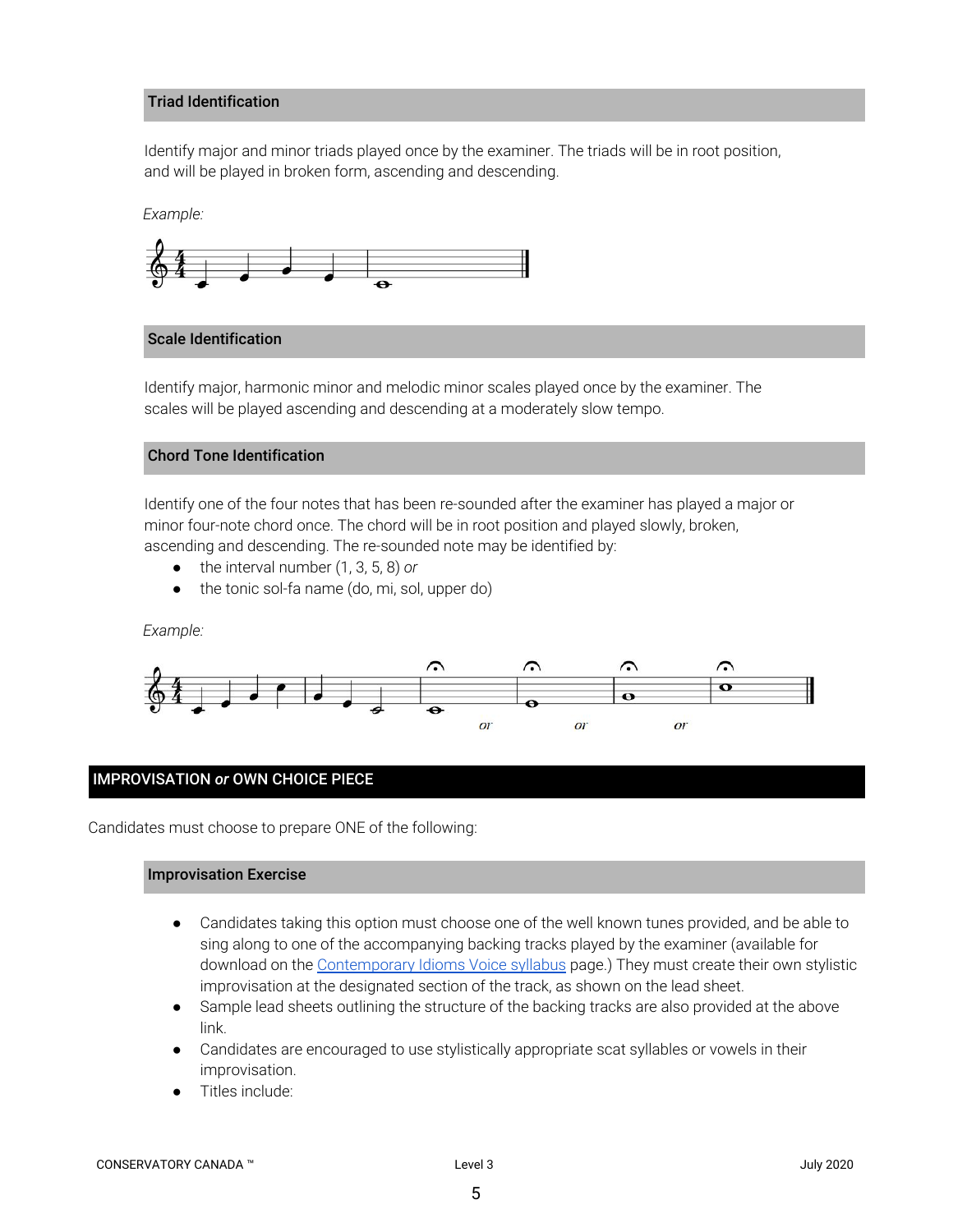- Put Your Hand in the Hand
- Happy
- Rock Around the Clock

# OR

## Own Choice Piece

- The own choice piece may or may not be taken from the Repertoire Lists.
- This piece is chosen at the discretion of the teacher and student and does not require prior approval, but should be equivalent or higher in difficulty than the other pieces at this level.
- The piece must be suitable for the candidate's voice and age.
- Must be sung from memory.
- Vocal duets are acceptable, provided the candidate's part is equivalent in difficulty to this level, and a second vocalist covers the second part. The second part may be sung by the teacher.

# BACKGROUND INFORMATION

Candidates must be prepared to give verbal answers to the following questions pertaining to the repertoire pieces, and demonstrate the following elements on the piano:

- 1. Without reference to the score, give the title, composer/arranger, and key of each repertoire piece. Students will not be expected to identify keys of modern pieces that are non-diatonic (i.e. atonal, modal, etc.).
- 2. Explain all signs (including clefs, time signatures, key signatures, accidentals, etc.), articulation markings (legato, staccato, accents, phrase or slur markings, etc.), dynamic markings, tempo markings, and other musical terms found in each repertoire piece.
- 3. Explain the meaning or significance of the title of each repertoire piece.
- 4. Find and play any white or black key within two octaves above or below middle C, as requested by the examiner. Candidates will not be required to read the notes from a score.
- 5. Play a major or minor root position triad on any white key within two octaves above or below middle C, as requested by the examiner. The candidate must also be prepared to change the major triad into a minor triad by lowering the third. Candidates will not be required to read the triad from a score.

# REPERTOIRE LIST

Listed titles are most easily sourced using an online download webstore such as musicnotes.com or sheetmusicplus.com. Compilation albums by various publishers may feature these songs, however the titles of such publications are changed and re-published frequently. We have included composers for Musical/Film titles for clarification.